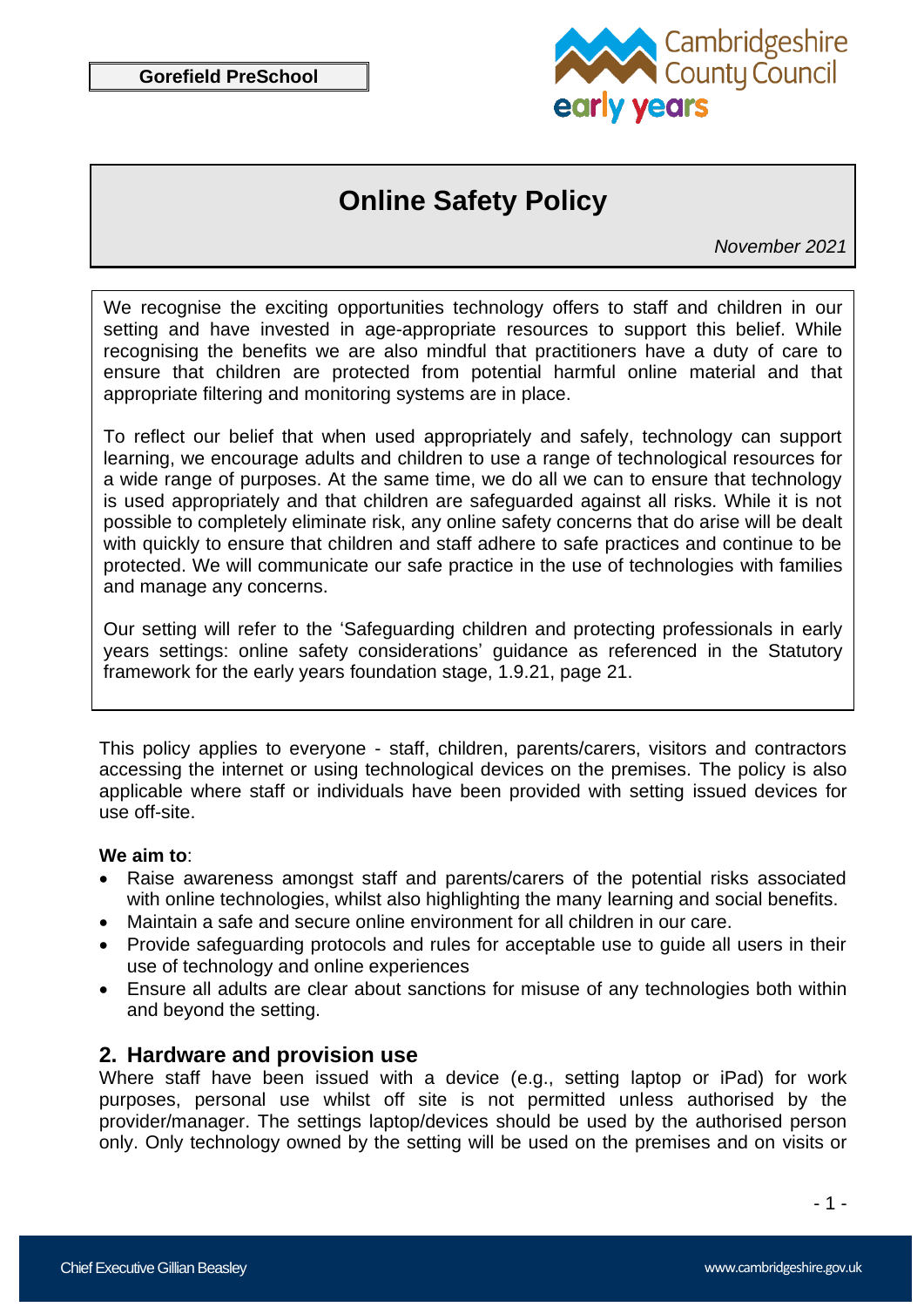

outings. This includes mobile devices for everyday use and, in case of emergency, a mobile phone is provided. Staff taking photographs or recording with technology not owned by our setting is specifically not allowed.

All staff have a shared responsibility to ensure that children are supervised when using the internet and related technologies to ensure appropriate and safe use as part of the wider duty of care and responding or reporting promptly issues of concern.

Setting issued devices only should be used for work purposes and, if containing sensitive information or photographs of children, should not leave the premises unless encrypted.

Online searching and installing/downloading of new programs and applications is restricted to authorised staff members only. Children should not be able to search or install anything on a setting device.

Setting issued devices should not leave the premises unless encrypted and this must be acknowledged in the policy. In the case of an outing, all data must be transferred/deleted from the setting's camera/device before leaving the setting.

### **3. Data Storage and Management**

No electronic documents that include children's names or digital images will be transported out of the setting e.g., on Fobs, memory sticks.

Setting issued devices should not leave the premises unless encrypted. In the case of an outing, all data must be transferred/deleted from the setting's camera/device before leaving the setting.

#### **4. Email**

The setting has access to a professional email account to use for all work-related business, including communication with parents/carers. This allows for email content to be monitored and protects staff from the risk of allegations, malicious emails or inappropriate contact with children and their families.

Staff must not engage in any personal communications (i.e., via Hotmail or Yahoo accounts etc.) with children who they have a professional responsibility for. This also prohibits contact with children who previously attended the setting.

Staff should not participate in any material that is illegal, obscene and defamatory or that is intended to annoy or intimidate another person or persons.

All emails should stay professional in tone and checked carefully before sending, just as an official letter would be. Care should be taken when forwarding emails from others.

## **5. Social Networking**

Employees must not access personal blogs/social networking sites on work premises or use the setting's internet systems or email address for their own use, without prior agreement or in accordance with the setting's policy.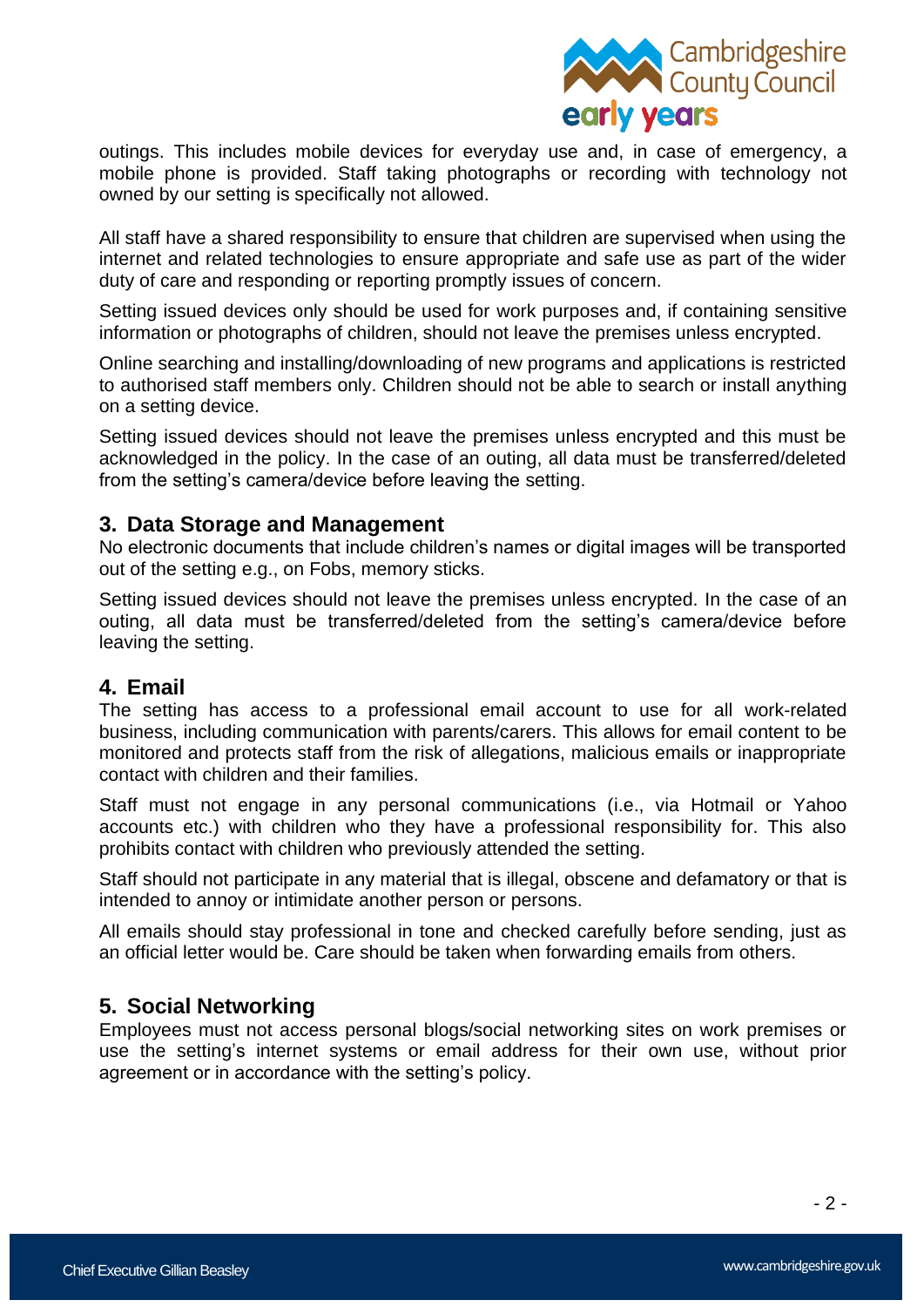

The setting does not condone employees writing about their work on social networking sites or web pages. If employees choose to do so, they are expected to follow the following rules:

#### **Staff must not:**

- disclose any information that is confidential to the setting or any third party or disclose personal data or information about any individual child, colleague or service user, which could be in breach of the General Data Protection Regulation (GDPR) and Data Protection Act 2018.
- disclose the name of the setting or allow it to be identified by any details at all. This includes posting photos of children and young people, the premises or events with work colleagues.
- link their own blogs/personal web pages to the setting's website.
- make defamatory remarks about the setting, colleagues or service users.
- misrepresent the setting by posting false or inaccurate statements.

**Remember that anything posted online could end up in the public domain to be read by children, parents or even future employers – so be careful what you post and who you post it to. For example, posting explicit pictures of yourself could damage your reputation and that of your profession and organisation. Parents and employers may also question your suitability to care for children.**

Staff should not: send social networking site 'friend requests' to, or accept them from, children, young people or parents who use the setting. All communication with children and young people should always take place within clear and explicit professional boundaries. Staff should avoid any misinterpretation of their motives or any behaviour that could be construed as grooming. Failure to adhere to the rules and guidelines in this policy may be considered misconduct and could lead to disciplinary and/or criminal investigations.

### **Setting social media sites**

Setting social networking sites containing information about children attending the setting must be "closed" i.e. the users of the site are accepted and monitored by the manager/administrator. No staff, families or children's personal information will be accessible by users of the site and the manager/administrator will ensure that users' profiles are kept private. The manager/administrator will moderate all postings to the site; they will review, and quality assure these before they appear, for example, to ensure they do not reveal personal information.

### **6. Sanctions**

Misuse of technology or the internet may result in:

- the logging of an incident
- disciplinary action
- reporting of any illegal or incongruous activities to the appropriate authorities
- the allegations of harm process being followed using the relevant flowchart